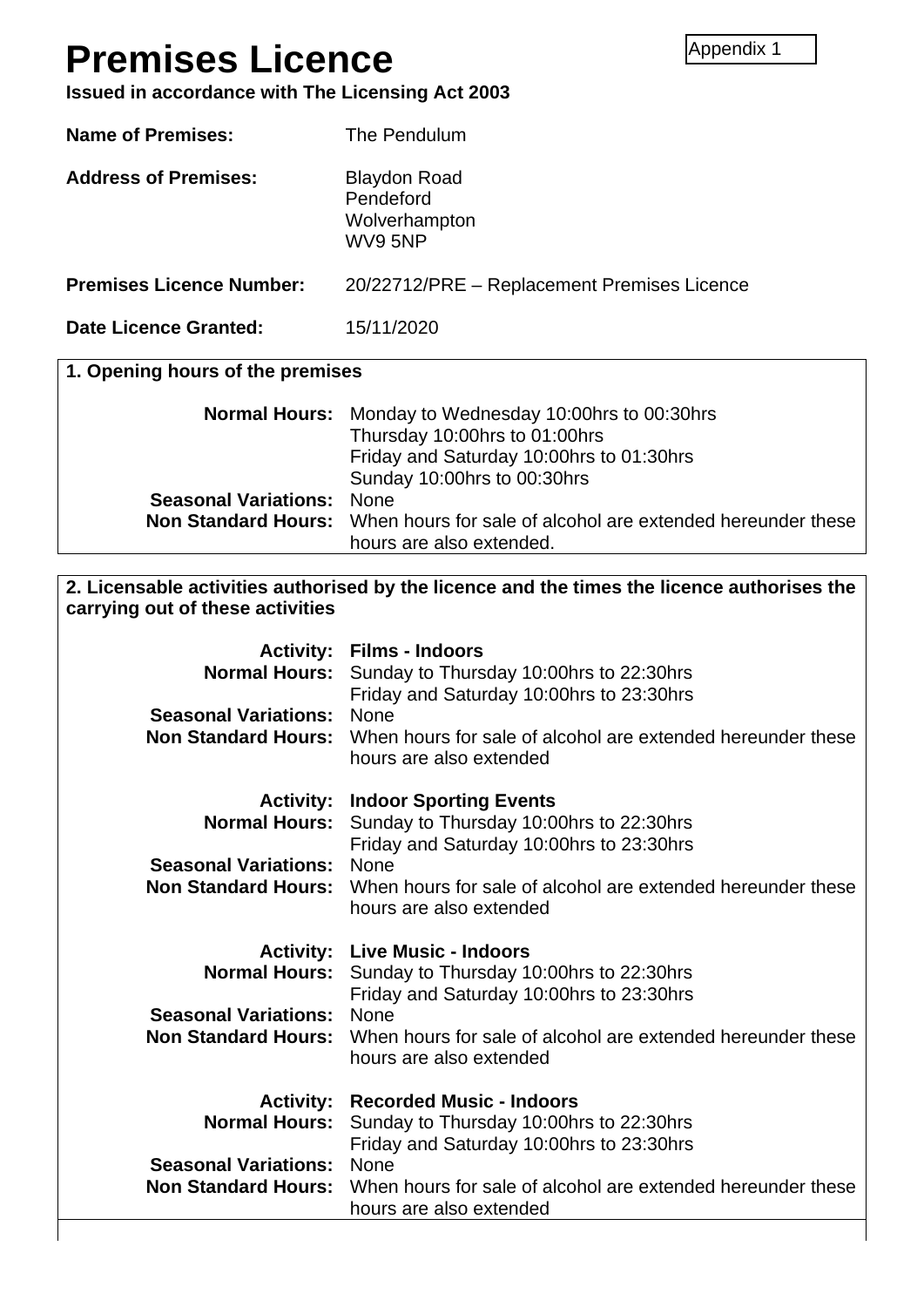| <b>Activity:</b>            | Late Night Refreshment - Indoors                                                       |
|-----------------------------|----------------------------------------------------------------------------------------|
| <b>Normal Hours:</b>        | Sunday to Thursday 10:00hrs to 22:30hrs                                                |
|                             | Friday and Saturday 10:00hrs to 23:30hrs                                               |
| <b>Seasonal Variations:</b> | <b>None</b>                                                                            |
|                             | <b>Non Standard Hours:</b> When hours for sale of alcohol are extended hereunder these |
|                             | hours are also extended                                                                |
|                             |                                                                                        |
|                             |                                                                                        |
| <b>Activity:</b>            | Sale/Supply of alcohol on the premises                                                 |
|                             | <b>Normal Hours:</b> Sunday to Thursday 10:00hrs to 22:30hrs                           |
|                             | Friday and Saturday 10:00hrs to 23:30hrs                                               |
| <b>Seasonal Variations:</b> | None                                                                                   |
| <b>Non Standard Hours:</b>  | When hours for sale of alcohol are extended hereunder these                            |
|                             | hours are also extended. These relate to Bank Holidays,                                |
|                             | Christmas and New Years Day.                                                           |

 $\overline{1}$ 

#### **3. Name of the designated premises supervisor if the sale of alcohol is involved**

Mohammed Khalil Ali Personal Licence Number : PER3603 Issued by City of Wolverhampton Council

#### **4. Is access to the premises by children restricted or prohibited**

Provision only as prohibited or restricted under the Licensing Act 2003

#### **5. Name, (registered) address of the holder of the premises licence**

Mohammed Khalil Ali 80 Glentworth Gardens Wolverhampton West Midlands WV6 0SG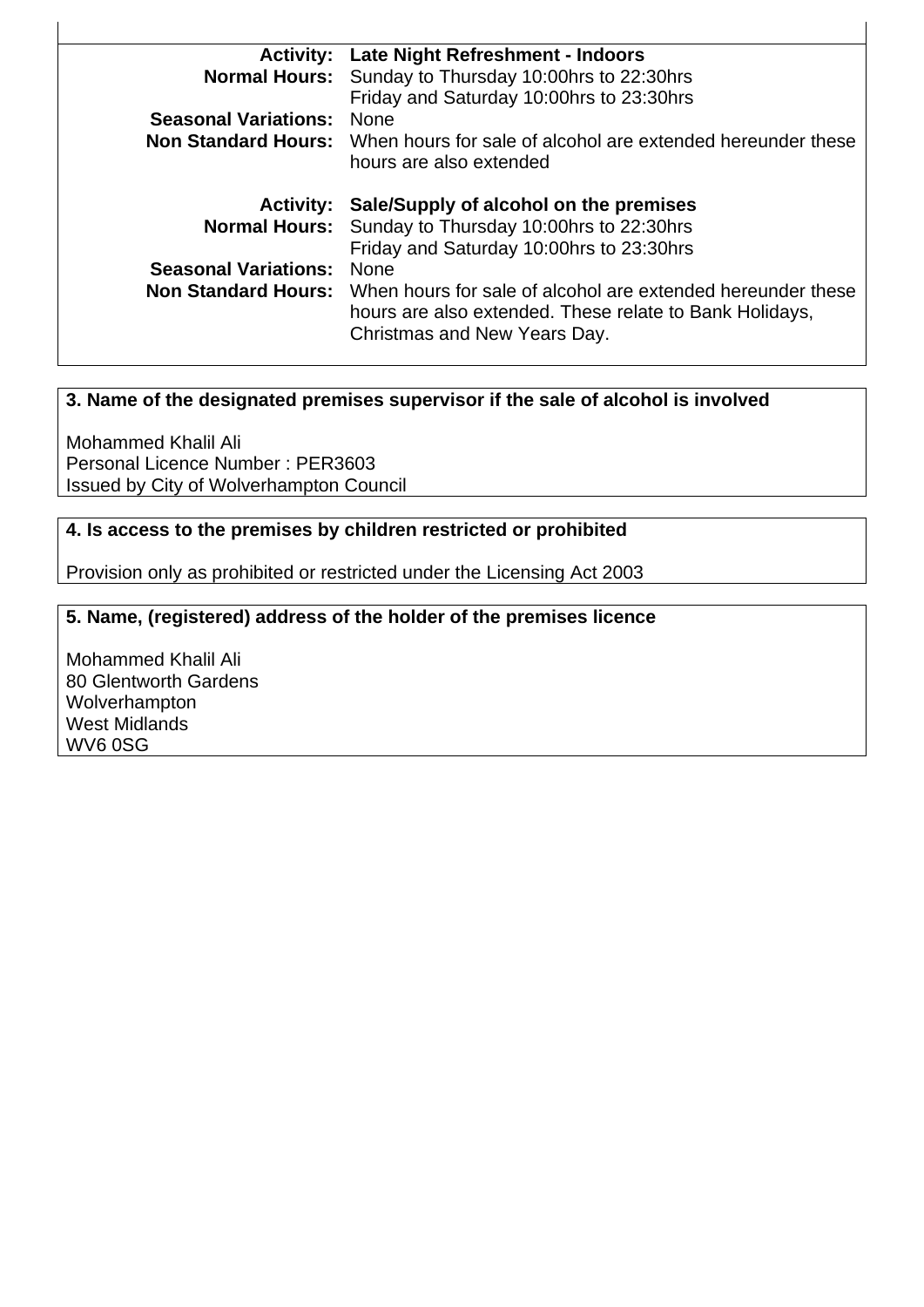#### **Mandatory Licensing Conditions (Licensing Act 2003)**

#### **Mandatory conditions as required by the Act will apply to the licence.**

It is the responsibility of the Premises Licence Holder and the Designated Premises Supervisor to ensure that they are conversant and compliant with all current mandatory conditions in relation the Licensing Act 2003.

## **Conditions consistent with the Operating Schedule**

#### **General**

Carry out a Health and Safety Risk Assessment in respect of all such matters including noise, covid infections and visitor capacity.

Carry out a noise assessment risk with regard to noise abatement in and about the premises. Carry out a fire risk assessment.

Employ suitably trained staff.

## **The prevention of crime and disorder**

A CCTV system will be in place which covers entry/exit points of the premises and all areas where alcohol/money is served/taken, all areas where public have access and the immediate vicinity outside the premises.

The system will be installed and maintained in working order at the premises during all times when licensable activities are authorised by the licence.

The systems recorded images and video will be of court-evidential quality, indicate the correct date and time and be kept for at least 31 days unedited.

Images and video will be downloadable in a suitable format and provided to any officer of a responsible authority upon request.

Signs will display that CCTV is in operation.

To control entry and egress from the premises including assessing the need for door supervisors.

Documented staff training relevant to the prevention of crime and disorder.

To have a written policy in relation to drunkness.

The previous premises licence holder, Mr Soran Rostam, will have no involvement with the operation nor management of the business.

A Personal Licence Holder must be on site when licensable activities are taking place.

A member of staff will be in the trading area at all times that alcohol is sold or supplied. Alcohol must be purchased on site; customers are not allowed to bring their own alcohol onto

the premises.

An electronic or written refusals log will be maintained at the premises with a record of all refusals of admission or service.

The refusals log will include the basis of a refusal; the person making the decision to refuse; the date and time of refusal.

The refusals log will be kept for at least 12 months and will be produced to an officer of a responsible authority upon request.

An electronic or written incidents log will be maintained at the premises with a record of all incidents of crime and disorder reported to or by the premises.

The incidents log will be produced to an officer of a responsible authority upon request. Where a crime is believed to have been committed, the incident will be reported to the West Midlands Police.

The incidents log will be kept for at least 12 months and will be produced to an officer of a responsible authority upon request.

All staff to receive training and refresher training every 6 months on their responsibilities with regard to licensing legislation and, in particular, to under age and proxy sales.

Training will also cover Challenge 25 and conflict management. This training must be documented and produced to an officer of a responsible authority upon request.